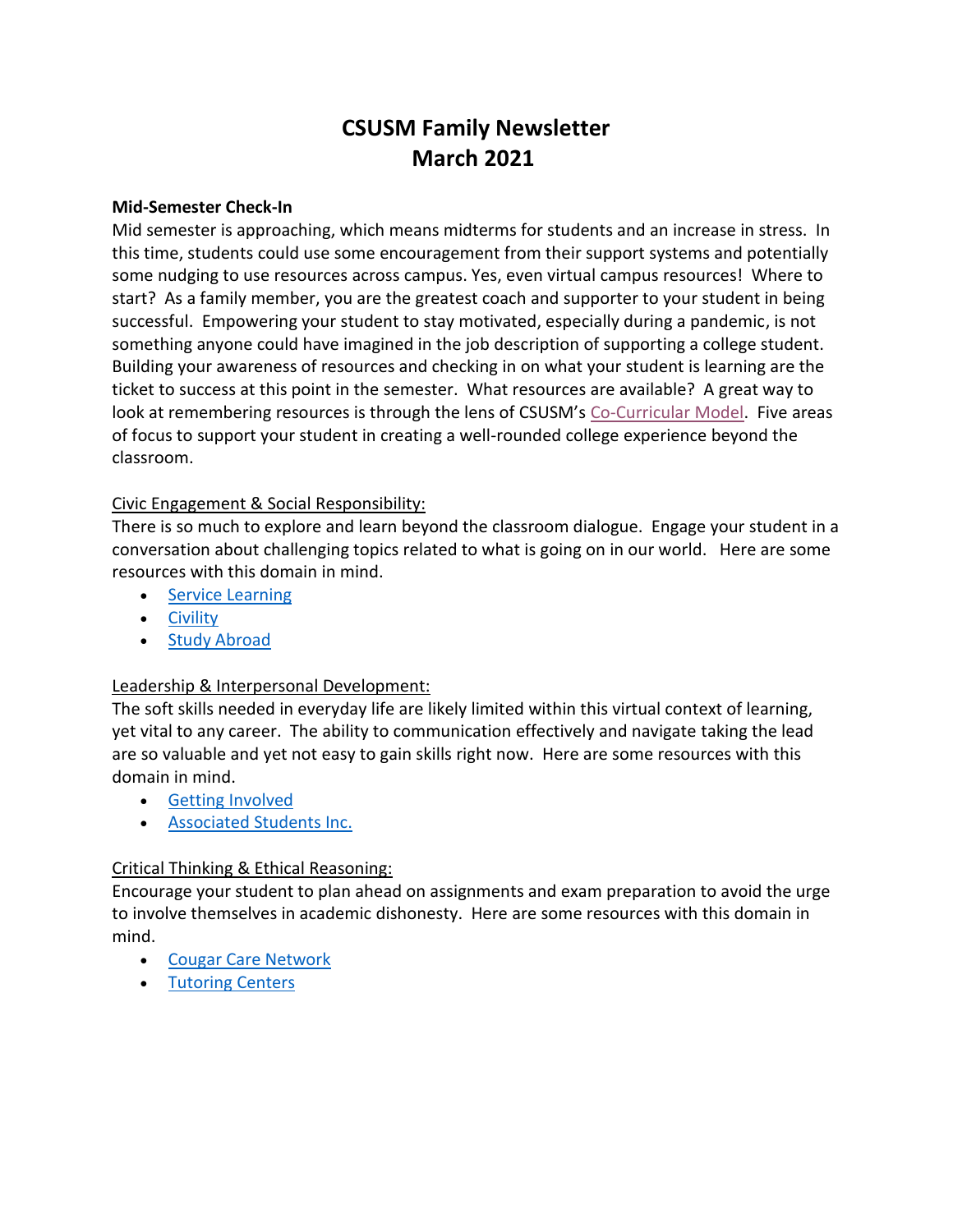# Career & Professional Development:

You never know when you are riding in an elevator with a future employer or networking for lead on a new job. Students now more than ever before need the basic tools of an elevator pitch, resume and interviewing skills to stand out in a competitive job market. Here are some resources with this domain in mind.

- [Career Center](https://www.csusm.edu/careers/)
- [Internships](https://www.csusm.edu/careers/internships/students/index.html)

# Holistic Wellness & Self-Efficacy:

Staying healthy goes beyond eating well and getting exercise. Check in with your student on their mental health and overall well-being. Here are some resources with this domain in mind:

- [Staying Social with Campus Events](https://www.csusm.edu/calendar/stucal.html)
- **[Student Health & Counseling Services](https://www.csusm.edu/shcs/index.html)**
- [Campus Recreation](https://www.csusm.edu/rec/index.html)
- [Cougar Pantry](https://www.csusm.edu/asi/pantry/index.html)

## **Director's Note**

CSUSM is seeking families to support the incoming class of students, and their support systems, as they transition to CSUSM! If you are interested in volunteering to be a Family Ambassador, learn more on [our website](https://www.csusm.edu/families/index.html) and reach out for additional details at [families@csusm.edu](mailto:families@csusm.edu) or [familia@csusm.edu](mailto:familia@csusm.edu) We are looking forward to getting our Cougar families more involved and connected at CSUSM!

#### **GO COUGARS!**

**Christiana Moen, Director New Student & Family Programs** (760) 750-4930 | [orientation@csusm.edu](mailto:orientation@csusm.edu) <www.csusm.edu/nsfp>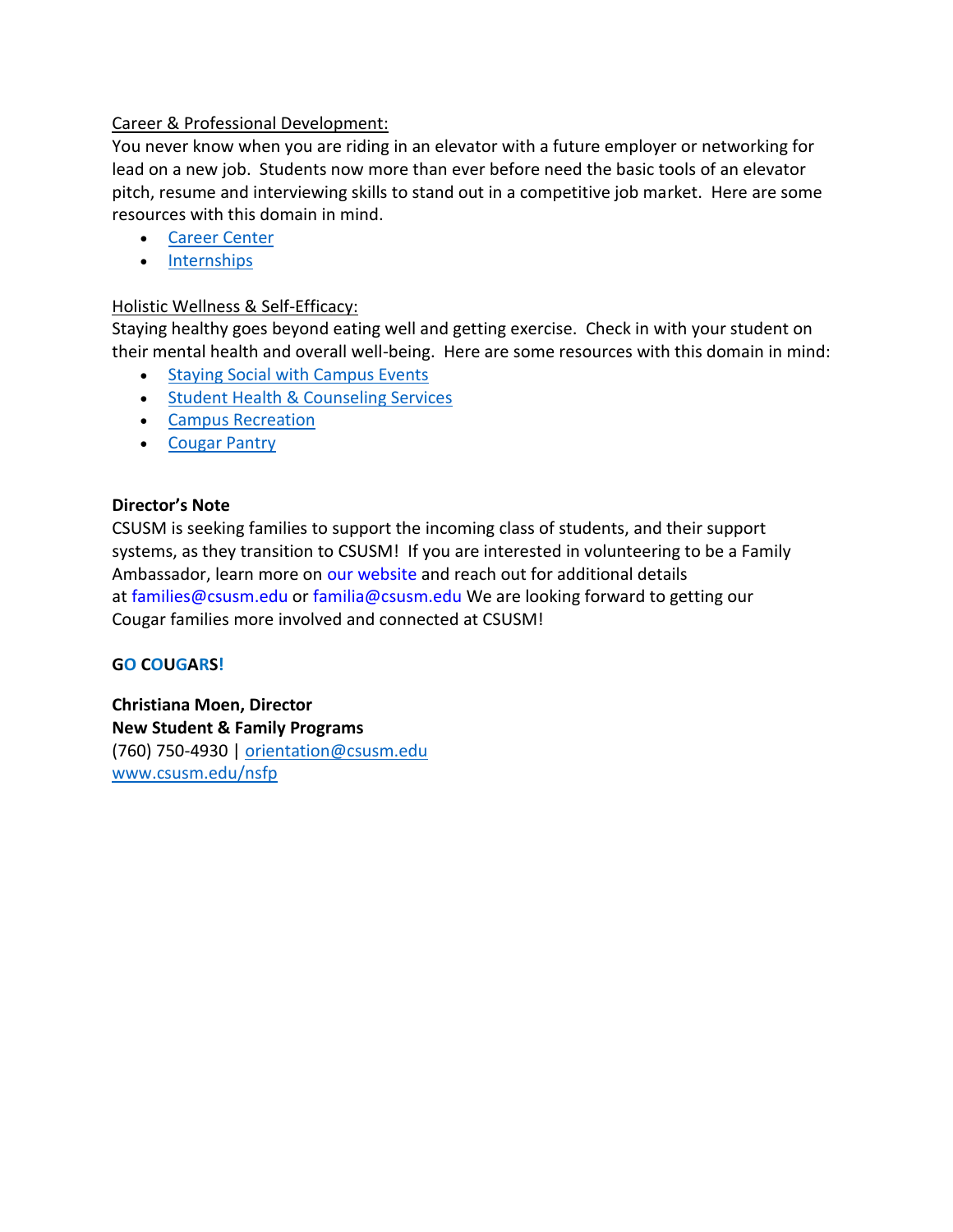# **Student Spotlight:**

Avalon Freeman (she/her) Third-year Major: Psychology Involvements: [Greek Life](https://www.csusm.edu/slic/greek/programs.html) and [Orientation Team](https://www.csusm.edu/nsfp/orientation/oteam/index.html)



Advice for students: Get organized as soon as possible. Trying to balance school, work and personal life can become overwhelming, but if one has some sort of organizational system in place it becomes a lot easier. My method or organization is to utilize a planner and sticky notes that way I can easily move tasks around and mark them as complete.

Advice to families: Support from a place of growth. During their college experience students will come across trials and tribulations as well as accomplish many things. In order for them to prosper as an independent individual they will need to know how to make corrective actions on their own, despite how hard that may be for the family who just wants to watch them flourish into an amazing person.

Why I love CSUSM: I love CSUSM not only for its location but it's phenomenal faculty and staff. Throughout my time here at Cal State I have met quite a few amazing individuals who have contributed to my growth both professionally and educationally. I value genuine connections with others and CSUSM has given me that.